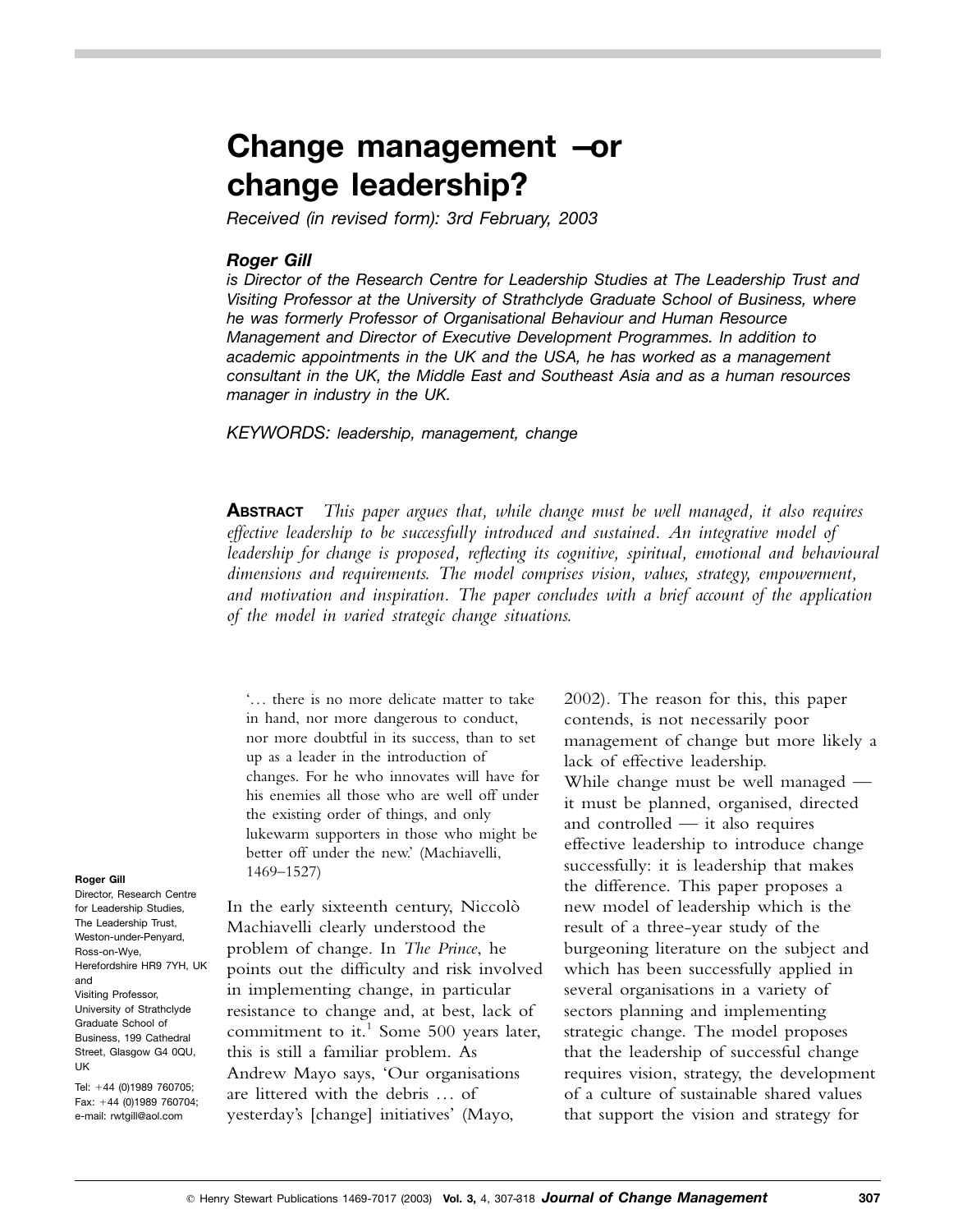change, and empowering, motivating and inspiring those who are involved or affected. This behaviour reflects the underlying dimensions and requirements of leadership: the cognitive, the spiritual, the emotional and the behavioural.

### **WHY 'MANAGEMENT' IS NECESSARY BUT NOT SUFFICIENT**

Change programmes often fail because of poor management: poor planning, monitoring and control, lack of resources and know-how, and incompatible corporate policies and practices. Good management of change is a *sine qua non*.

How change may be mismanaged is well known. Change efforts may fail because of poor planning, monitoring and control, focusing more on the objective than on the steps and process involved, a lack of milestones along the way, and failing to monitor progress and take corrective action. Change efforts often lack the necessary resources, eg budget, systems, time and information, and the necessary expertise knowledge and skills. Corporate policies and practices sometimes remain the same and become inconsistent with the aims and strategies for change. For example, the performance criteria used in appraisal and reward policies may not support and reinforce a desired performance-driven, teamwork-oriented culture, resulting in a disincentive or lack of incentive to change behaviour. A large European study found that the most successful organisations make mutually supportive changes in terms of changes in roles, governance structures and strategies (Whittington *et al*., 1999).

Change is all too often regarded as a 'quick fix'. This fails to address the implications of the change for the organisation as a whole and therefore causes unforeseen and unacceptable disruption. Change initiatives are often

the result of the naïve adoption of management fads. Such fads frequently deal with only one aspect of an organisation's functioning without regard to their implications for other aspects. Lack of communication or inconsistent messages and the resulting misunderstanding of the aims and process of change lead to rumours that demoralise people and to a lack of commitment to change.

A lack of commitment to change may be due to a lack of compelling evidence for the benefits of change. It shows itself in objections, unwillingness to consider options or look at process issues, and the use of 'hidden agendas' or delaying tactics. Top management itself may display a lack of commitment to change. Their commitment is evident in several ways: their unequivocal acceptance of ownership and responsibility for success of the change initiative, eagerness to be involved, willingness to invest resources, willingness to take tough decisions when required, awareness of the impact of their own behaviour, a consistent message, and the holding of regular reviews of progress.

Change efforts that are purely 'managerial' in nature, especially those that are mismanaged, result in a lack of dedicated effort, conflict between functional areas and resistance to change. Resistance to change is a common phenomenon. Kubr (1996) provides a good account of why people resist change. A cognitive and behavioural reason is lack of know-how. A lack of conviction that change is needed questioning the meaning and value of the change for individuals — inevitably leads to a lack of motivation to change. Perhaps the most powerful forces of resistance to change, however, are emotional:

— dislike of imposed change — dislike of surprises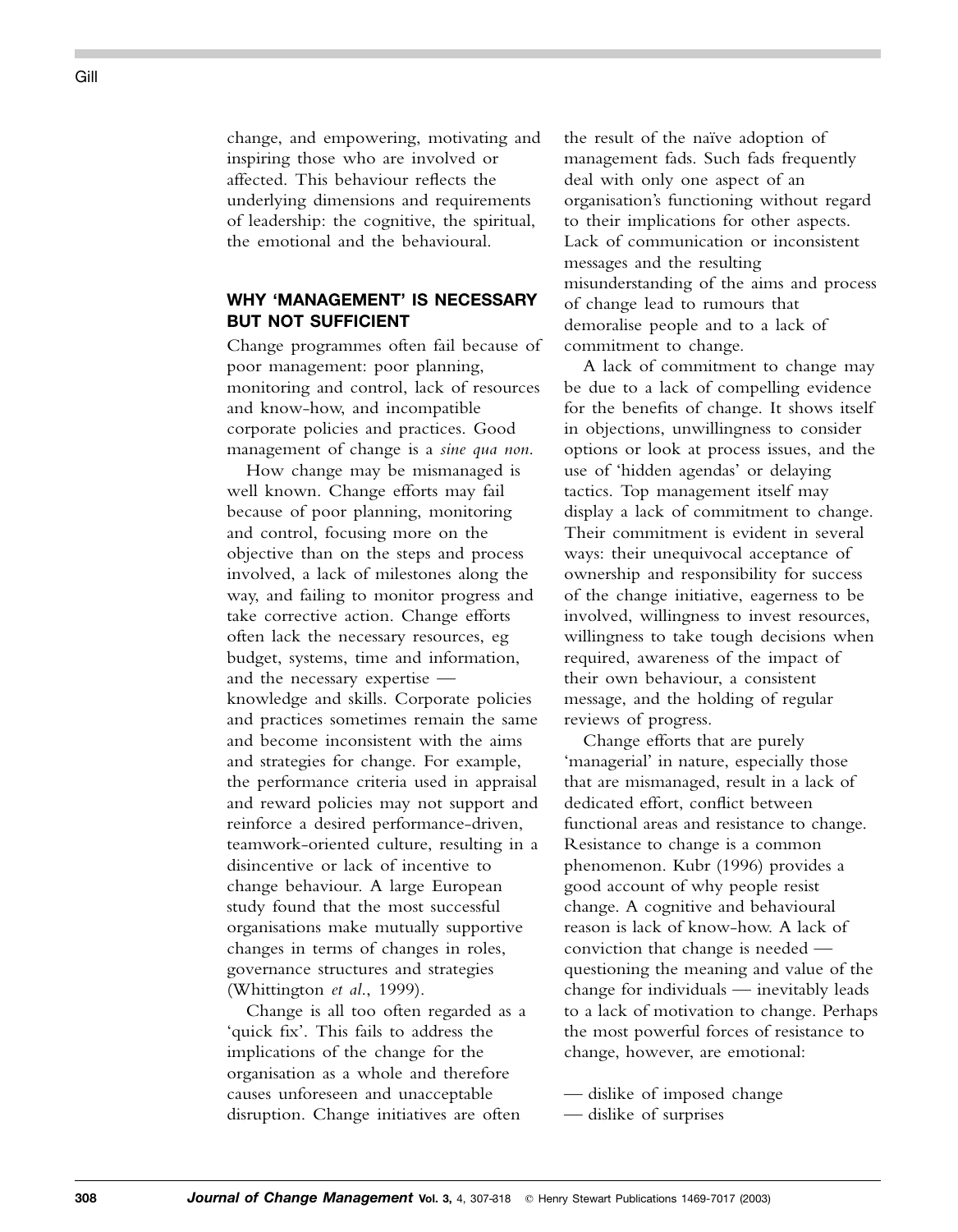# Change management - or change leadership?

- lack of self-confidence and confidence in others: fear of the unknown and of inadequacy and failure and the adverse consequences, such as share price decline and blame
- reluctance of management to deal with difficult issues (especially in the case of managers approaching retirement)
- disturbed practices, habits and relationships: 'We've always done it this way'. Moving people from their 'comfort zone' means moving from the familiar, secure and controllable to the unfamiliar, insecure and uncertainly controllable
- self-interest and shifts in power and influence such as loss or change of role in the organisation
- lack of respect and trust in the person or people promoting change and scepticism as a result of the failure of previous change initiatives.

The human and political aspects of change are often not well thought through in change management initiatives. Mulligan and Barber (1998) speak of the yin and yang of change: respectively the social and emotional considerations (leadership) and the technical aspects (management). McLagan (2002) points out that taking a purely rational and technical approach to change, 'making sure it's technically sound and offers economic advantage to the organisation', tends to lead to the false assumption that the organisation will naturally absorb it. Kotter (1995a) says:

'In failed transformations, you often find plenty of plans and directives and programs ... [with] procedures, goals, methods, and deadlines. But nowhere was there a clear and compelling statement [a vision] of where all this was leading. Not surprisingly, most of the employees with whom I talked were either confused or alienated. [The 'managerial' approach] did not rally them

together or inspire change. In fact, [it] probably had just the opposite effect.'

In his classic statements on management and leadership, Kotter (1990a, 1990b) says that management produces orderly results which keep something working efficiently, whereas leadership creates useful change; neither is necessarily better or a replacement for the other. Both are needed if organisations and nations are to prosper. He also says, however:

'Management's mandate is to minimise risk and to keep the current system operating. Change, by definition, requires creating a new system, which in turn always demands leadership.' (Kotter, 1995a)

Sadler (1997) concurs:

'we have observed dramatic transformations in British industry in recent times which appear to be due more to inspirational leadership than to good management as traditionally conceived. British Airways under Colin Marshall, and ICI under John Harvey-Jones are oft-quoted examples.'

Change, therefore, is primarily about leadership.

# **THE LEADERSHIP OF CHANGE**

The keys to successful change, according to an American Management Association survey (American Management Association, 1994), are first and foremost leadership, followed closely by corporate values and communication (Table 1).

If change is a process of taking an organisation (or a nation) on a journey from its current state to a desired future state and dealing with all the problems that arise along the journey, then change is about leadership as well as management. Leadership, in The Leadership Trust's view, is about showing the way: using personal power to win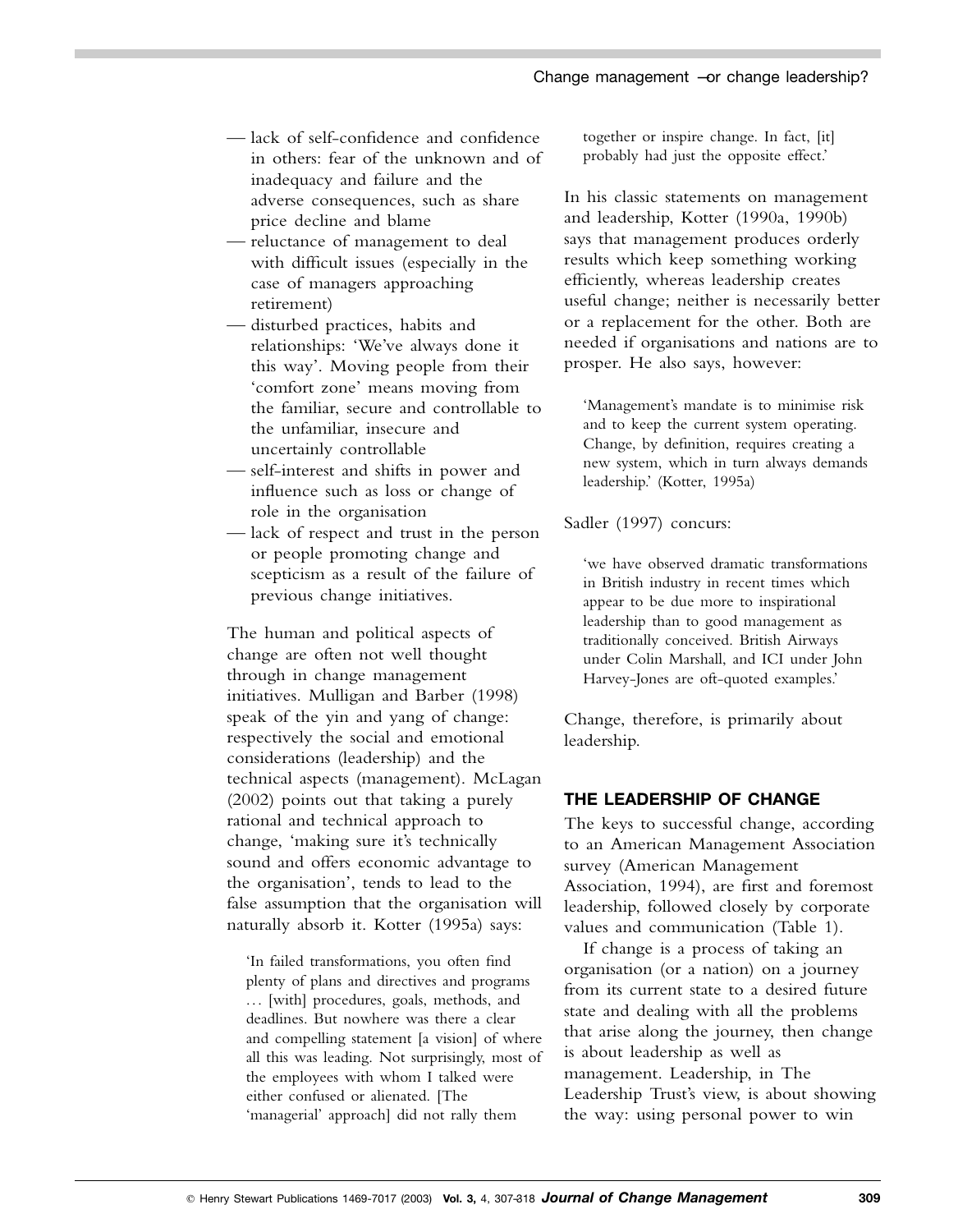| Table 1 Keys to successful change: |  |  |  |
|------------------------------------|--|--|--|
| Survey of 259 senior executives in |  |  |  |
| Fortune 500 companies in the USA   |  |  |  |

|                        | % mentioning this<br>as important |
|------------------------|-----------------------------------|
| Leadership             | 92                                |
| Corporate values       | 84                                |
| Communication          | 75                                |
| Teambuilding           | 69                                |
| Education and training | 64                                |
|                        |                                   |

the hearts and minds of people to work together towards a common goal (Gill, 2001). The leadership of change, for the chief executive, Hooper and Potter (2000) say, means 'developing a vision of the future, crafting strategies to bring that vision into reality [and ensuring] that everybody in the organisation is mobilising their energies towards the same goals ... the process we call "emotional alignment"'. It can be argued that the most difficult challenges facing leaders today are making sure that people in the organisation can adapt to change and that leaders can envisage where the organisation is currently placed in the market and where it should be in the future (Heifetz and Laurie, 1997).

The case for alignment is made in a report by World Economic Forum (2000) in partnership with management consultants Booz Allen & Hamilton and the Center for Effective Organisations at the University of Southern California:

'Alignment ... galvanizes people around the aspirations and objectives of the company. People know what is to be done, and understand how they as individuals contribute to the whole. Adaptability enables the organisation to change rapidly and effectively in response to external threats or opportunities.'

Alignment is displayed by a shared understanding, common orientation, common values and shared priorities. Adaptability is displayed by environmental sensitivity, tolerance for contrary views, a willingness to experiment, tolerate failure and learn from it, and the ability to respond quickly to change — organisational agility. Both alignment and adaptability are needed (World Economic Forum, 2000):

'Alignment without adaptability results in bureaucratic, sclerotic organisations that "can't get out of their own way" ... Adaptability without alignment results in chaos and resources wasted on duplicate and conflicting efforts.'

The former chairman of ICI, Sir John Harvey-Jones (1988), takes a radical view of alignment:

'In the future the organisation will have to adapt to the needs of the individual, rather than expecting the individual to adapt to the needs of the organisation.'

Nixon (2002) identifies 'big issues' concerning global business leaders: creating successful and sustainable workplaces, the need to be good corporate citizens and at the same time profitable, the gap between strategy makers and those not involved, products that damage the quality of life, and a yearning for meaning and balance in life, 'uniting body, mind, heart and spirit'. Dubrin (2001) says that 'The transformational leader ... [helps] group members understand the need for change both emotionally and intellectually.' How to meet the challenge of change can be understood more broadly using a new model of transformational leadership. This model attempts to integrate the multiple dimensions and requirements of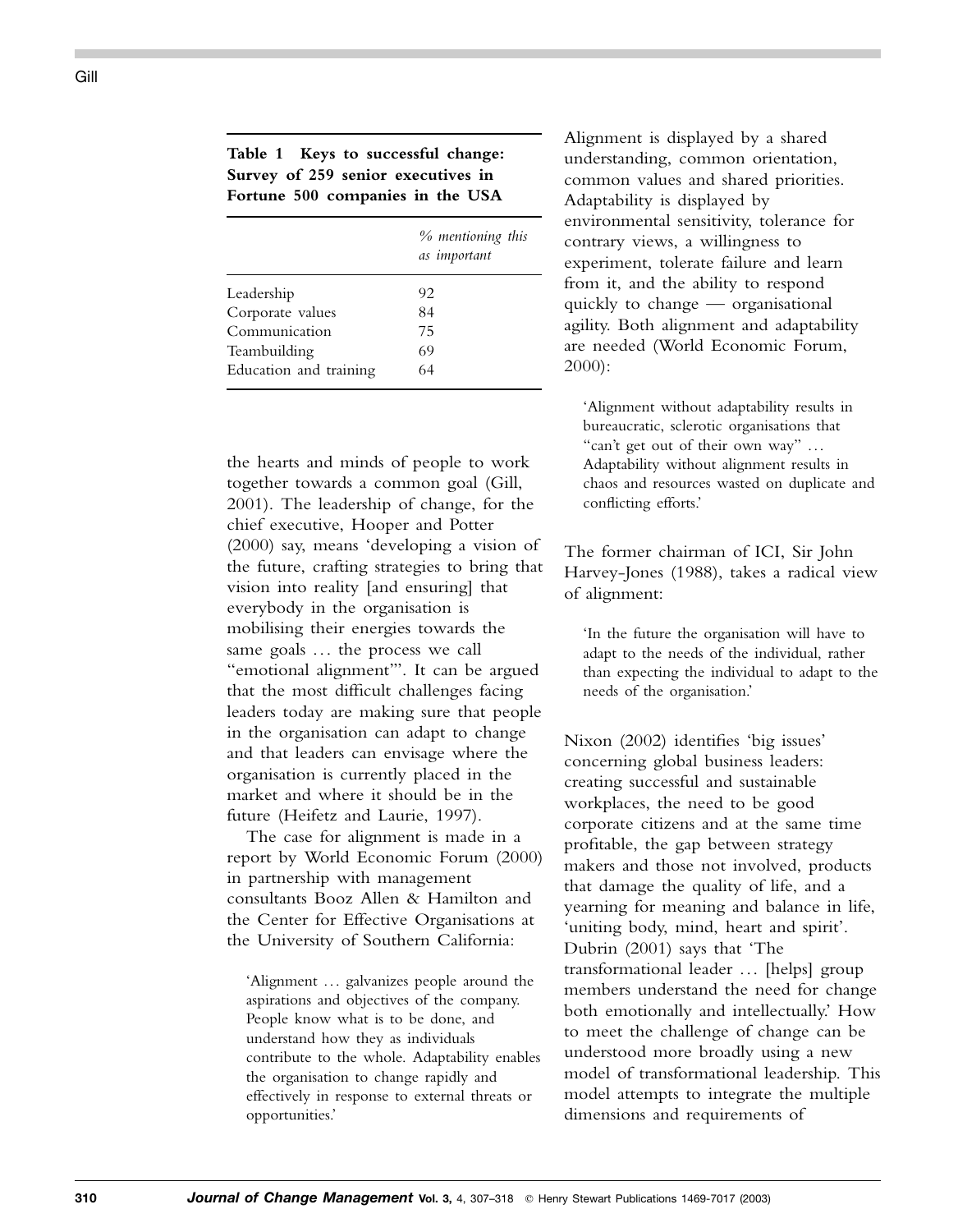leadership — the cognitive, spiritual, emotional and behavioural.<sup>2</sup>

# **THE DIMENSIONS AND REQUIREMENTS OF LEADERSHIP**

Leadership theory has developed along separate tracks that have never fully or usefully converged. Nevertheless, each track provides a distinct dimension and set of requirements for effective leadership. These tracks are the study of cognitive or rational processes (cognitive intelligence), the need for meaning and worth in people's work and lives (spiritual intelligence), emotions or feelings (emotional intelligence) and volitional action or behaviour (behavioural skills) in leadership (Gill, 2002).

## **The intellectual/cognitive dimension and requirements of leadership — 'thinking'**

Strategic failure, especially in times of rapid change, is often the result of the inability to see a novel reality emerging: the corporate mind is wedded to obsolete assumptions that blind it to the perception of change. Effective leadership requires the intellectual or cognitive abilities to perceive and understand information, reason with it, imagine possibilities, use intuition, make judgments, solve problems and make decisions. These abilities produce vision, mission (purpose), shared values and strategies for pursuing the vision and mission that 'win' people's minds.

## **The spiritual dimension and requirements of leadership — 'meaning'**

'Spirit', according to *Webster's Dictionary* and the *Oxford English Dictionary*, is a person's animating principle. The spiritual

dimension of leadership concerns the yearning for meaning and a sense of worth that animate people in what they seek and do. Meaning and this sense of worth depend on the vision and shared values to which one is party. William W. George, chairman and CEO of Medtronic, Inc. — one of the world's leading medical technology companies, based in Minneapolis — and the Academy of Management's 2001 'Executive of the Year', argues that people at work today seek meaning and purpose in their work. When they find it, '[they] will buy into the company's mission and make the commitment to fulfilling it' (George, 2001). Dess and Picken (2000) quote Xerox PARC guru John Seely Brown as saying: 'The job of leadership today is not just to make money: it's to make meaning.' Effective leadership 'wins people's souls'.

# **The emotional dimension and requirements of leadership — ' feeling'**

Effective leadership also requires well-developed emotional intelligence the ability to understand oneself and other people, display self-control and self-confidence, and to respond to others in appropriate ways. Emotionally intelligent leaders use personal power rather than positional power or authority. Emotional intelligence, in addition to cognitive and spiritual intelligence, is key to identifying and promoting the shared values that support the pursuit of vision, mission and strategies and to empowering and inspiring people. Emotionally intelligent leaders 'win people's hearts'.

# **The behavioural dimension and requirements of leadership — ' doing'**

While the necessary behavioural skills of leadership include both using and responding to emotion, for example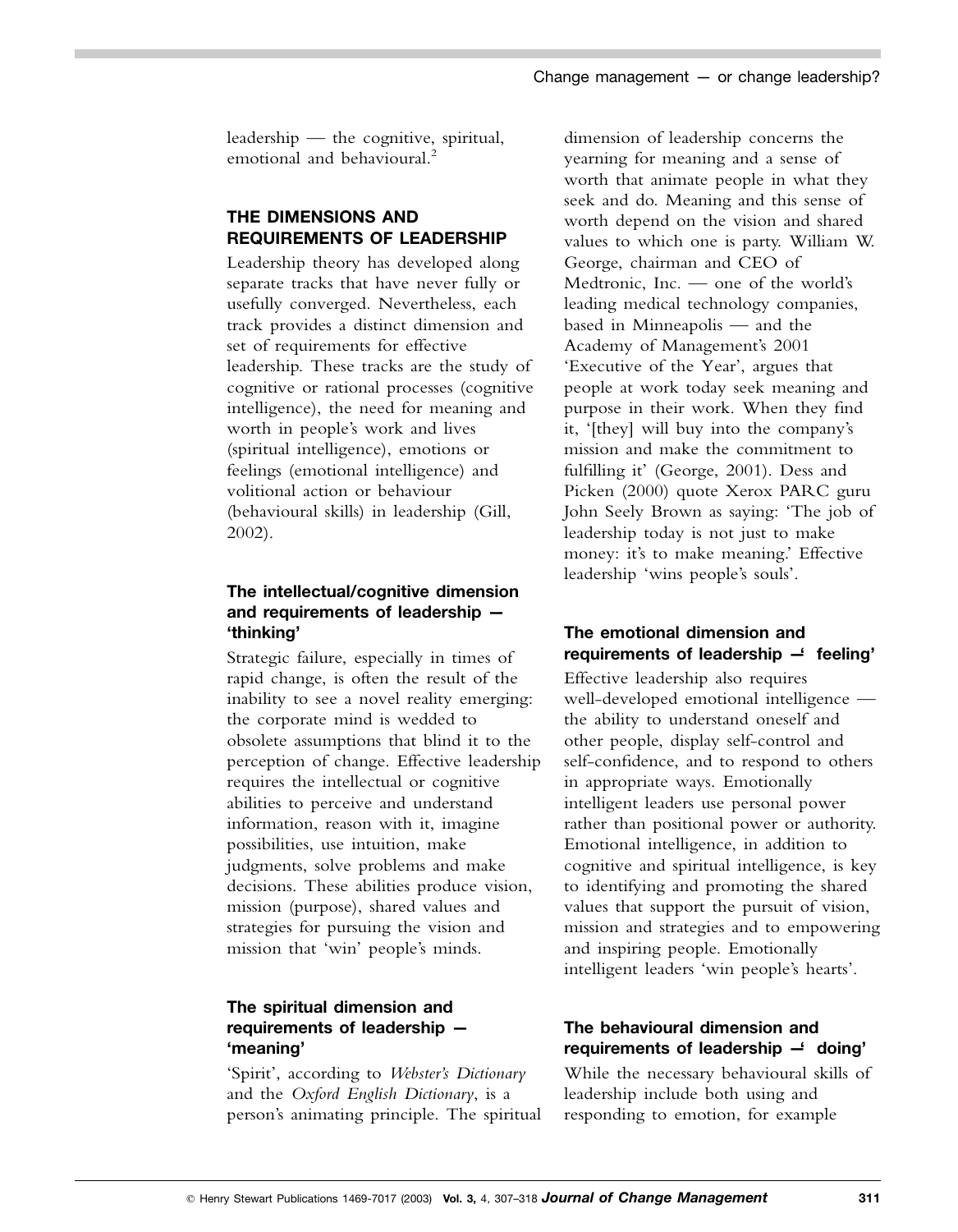through 'body language', they also comprise communicating in other ways through writing, speaking and listening — using personal power — and through physical behaviour, for example MBWA ('managing by walking around').

Communication is the 'life blood' of the organisation and the 'oxygen' of change within it.

### **A NEW MODEL OF LEADERSHIP FOR CHANGE**

Effective leadership of change reflects all of these dimensions of leadership. An integrative model of leadership for successful change needs to explain the following elements of effective leadership practice: vision, values, strategy, empowerment and motivation and inspiration. Effective emotional and behavioural leadership without valid vision and strategic thinking can be misguided, even dangerous. The converse is impotent.

#### **Vision**

'Without vision, a people perish', one is told in the Bible, $3$  and so does an organisation. The foundation of effective leadership is defining and communicating an appealing vision of the future. One of the best definitions of a vision comes from the *Oxford English Dictionary*: 'something seen vividly in the imagination, involving insight, foresight and wisdom'. A vision is a desired future state: this is the basis for directing the change effort.

Kotter (1995a) suggests that the starting point in a successful change process is attaching a sense of urgency and importance to change. Kotter says it is necessary to create dissatisfaction with the status quo and an understanding of the need to change. He quotes a former CEO of a large European company as

saying that successful change begins by '[making] the status quo seem more dangerous than launching into the unknown'. This is the basis for developing a vision for change.

Sylvie Jackson of Cranfield University's Royal Military College of Science starkly illustrates how little vision figures in communication in organisations:

'Total amount of communication going on to an employee in three months  $= 2,300,000$ words or numbers. Typical communication of a change vision over a period of three  $months = 13,400 words or numbers.$  $13,400/2,300,000 = 0.0058$ . The change vision captures only 0.58% of the communication "market share".' (Jackson, 2001)

The British government has identified leadership as key to meeting the challenges of change in public services (Performance Improvement Unit, 2001). Change starts with a vision: 'The Government has to present a clear picture ... of the kind of society it [wants] from its reforms and stop being seen as a ''value-free zone''', says health secretary Alan Milburn. Prime minister Tony Blair responds: '[New Labour] needs to rediscover its political vision ... building a Britain of opportunity for all' (Waugh and Morris, 2002).

Vision needs to be meaningful, ethical and inspiring. Effective visions are imaginable, desirable, feasible, focused, flexible and communicable (Kotter, 1995b). They are memorable and quotable. Senge (1990) sees vision as a driving force, while Covey (1992) describes vision as 'true north', providing a 'compass'. Vision helps to create commitment, inspiration and motivation by connecting and aligning people intellectually and emotionally to the organisation; and it is associated with organisational growth and success (Baum *et al*., 1998).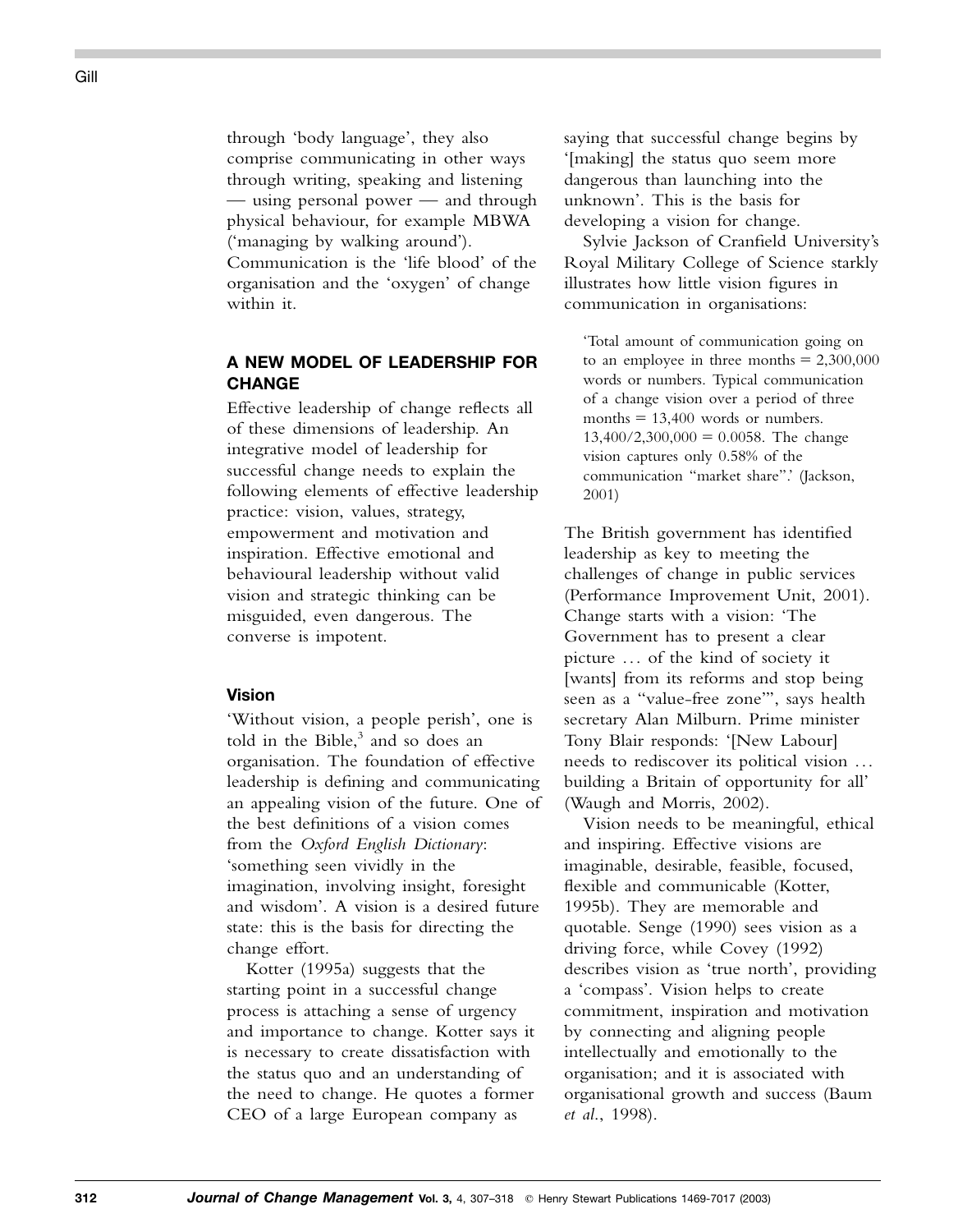A shared vision is key to successful change. Kakabadse (2002) reports the finding from a survey at Cranfield School of Management of over 12,000 organisations that more than one-third of directors have a vision of the future of their organisation that is different from those of their colleagues. Without a shared vision, there is no alignment. Senge (1990) puts it this way:

'In a corporation, a shared vision changes people's relationship with the company. It is no longer ''their company''; it becomes ''our company''. A shared vision is the first step in allowing people who mistrusted each other to begin to work together. It creates a common identity.

Kotter (1997) makes the point that, for organisational change, only an approach based on vision works in the long term. He says a shared vision:

- clarifies the direction of change and ensures that everything that is done (new product development, acquisitions, recruitment campaigns) is in line with it
- motivates people to take action in the right direction, even though the initial steps in the change process may be painful to some individuals
- helps to align individuals and coordinate their actions efficiently.

#### **Values and culture**

A Nepalese Buddhist mantra says: 'Open your arms to change, but don't let go of your values'. Values are principles held dear in people's hearts by which they live (and sometimes die). Covey (1992) makes the distinction between personal values, which are intrinsic, and corporate values, which he regards as extrinsic guiding principles for behaviour throughout the organisation.

The challenge of change has stimulated an emphasis on values-based leadership. O'Toole (1995) says that there is a widespread belief among corporate executives in the need to create strong, shared values to unite people in a fragmented world. The fear, though, is the danger of 'groupthink'. Yet, if there is one organisational characteristic that provides the 'glue' in uniting people, it is trust. As O'Toole suggests, trust 'emanates from leadership based on shared purpose, shared vision, and, especially, shared values' (O'Toole, 1995).

Bennis and Goldsmith (1997) point out that 'Leaders walk their talk; in true leaders, there is no gap between the theories they espouse and their practice'. Effective leaders are role models for corporate values: they set an example. Collins and Porras (1998) contend that corporate values are 'not to be compromised for financial gain or short-term expediency'.

Effective leadership entails identifying and promoting shared values. Shared values are a key feature of a strong organisational culture (that includes beliefs, attitudes and patterns of habitual behaviour) that supports a common purpose and engenders commitment to it. Values that are not shared can be dysfunctional (Drucker, 1999). Shared values create a sense of belonging and may contribute positively to competitive advantage (Deetz *et al*., 2000). Indeed, a change orientation is one of the common values among the most admired companies in the USA (Kets de Vries, 2000), and firms have become more customer and stakeholder focused, more time-competitive and more value-added and quality focused (Cannon, 2000).

Networks of power and influence and 'horizontal' relationships will replace the formal hierarchies found in bureaucratic organisations (Gill *et al*., 1998). New organisational cultures will supplant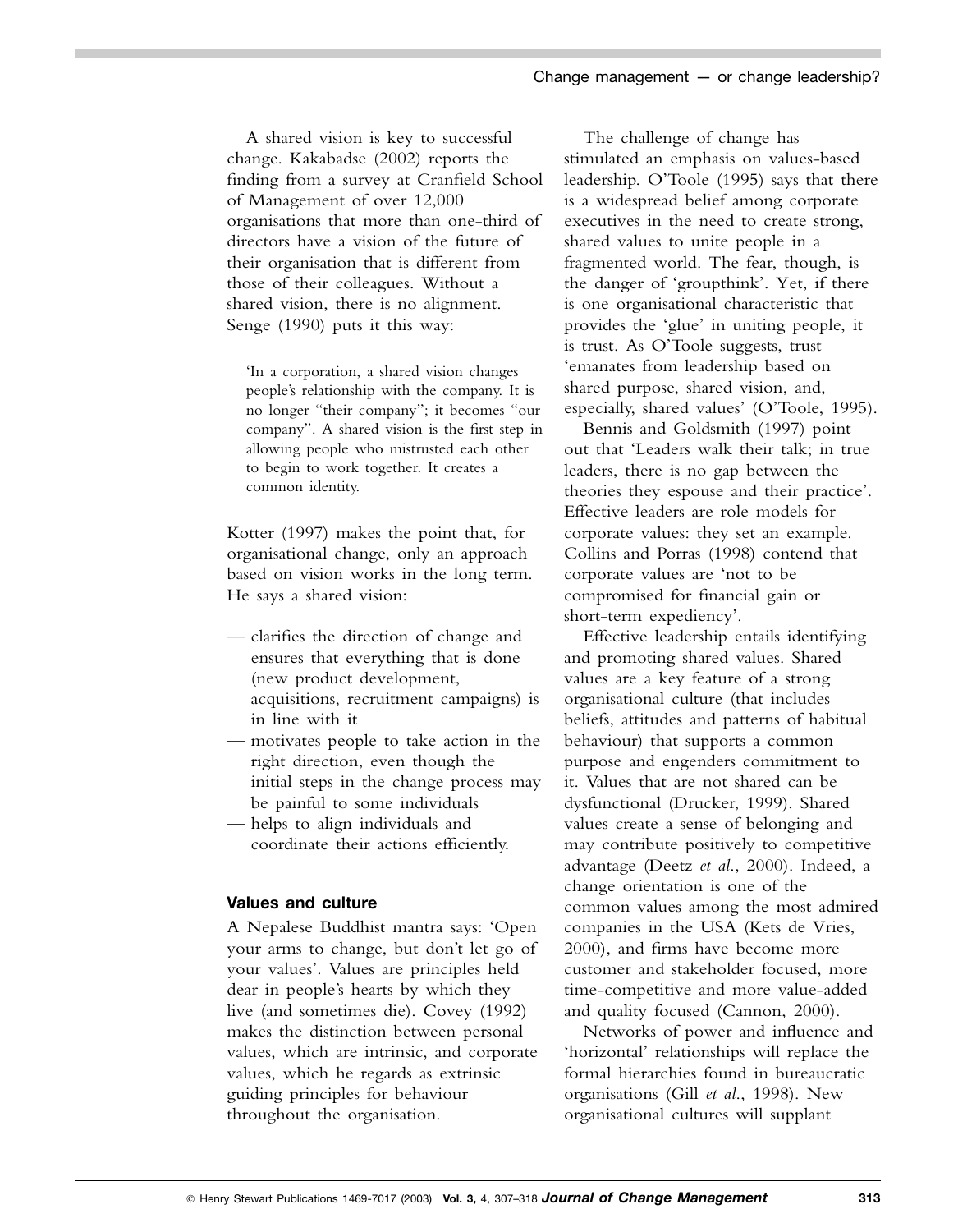bureaucratic cultures that are characterised by hierarchy, boundaries, internal orientation, control and the need to avoid mistakes (Hastings, 1993). Bureaucracy is a well-documented hindrance to developing a learning culture.

One of the problems of change during mergers and acquisitions is that change is exciting for those who do it and threatening for those to whom it is done. The solution that worked for one company was to get people to participate in it. When ScottishPower acquired Manweb and Southern Water in the 1990s, it created 'transition teams' with managers from the acquired company to create shared values and human resource policies and practices.

Culture change programmes are about 'changing hearts, minds and souls' of employees (Rajan, 2000). This takes a long time, and it requires some luck: Amin Rajan says, 'The 'big bang' approach has the potential to inflict ... collateral damage', although sometimes it may be necessary. Bill Cockburn, managing director of British Telecoms' UK operations, believes that in his business, incrementalism does not work: 'radical reinvention' is required (Monks, 2000). But, to be more effective, culture change requires leaders to plan and implement sequential, but incremental, changes.

An example of a culture change programme aimed at changing feelings of involvement, consultation and values is that experienced at Marks and Spencer. Marks and Spencer fell from grace at the end of 1998, with a drastic fall in shareholder value. Under a new chairman, Luc Vandervelde, in early 2000, a major initiative was introduced to revolutionise the corporate culture as part of the recovery strategy. This entailed improving consultation — on key business issues rather than 'tea and

toilets' — among managers and employees through Business Involvement Groups (BIGs) and training in consultation processes. The outcome, by May 2002, according to Marks and Spencer's Helen Eaton, was 'a greater mutuality of interest at meetings, with managers and staff beginning to work together on key business issues ... [and] ... more openness, honesty, trust and professionalism' as well as a clearer sense of direction (Law, 2002).

Wendy Sullivan and her colleagues describe how aligning the values of the people in the organisation — and those of the organisation itself — can help to bring about rapid change, citing the case of Sellotape (Sullivan *et al*., 2002). The company significantly improved business performance, with profitability increasing from 3 per cent to 10 per cent over two and a half years, and significant improvements in individual job satisfaction and fulfilment and in morale and teamwork.

#### **Strategy**

Without strategies for change, vision is a dream. Strategies are ways of pursuing the vision and mission; they are informed by vision, mission and values. Strategic plans are 'road maps' of a changing terrain in which a compass (vision) is needed (Covey, 1992). Effective leadership entails developing, getting commitment to and implementing rational business strategies based on possible future scenarios for the organisation. A key issue with the effectiveness of strategies is where their ownership lies and commitment to them: effective strategy development taps the wisdom of people in the organisation (Eden, 1993).

William W. George of Medtronic says, 'Employees can adapt to major strategic shifts as long as the company's mission and values remain constant' (George,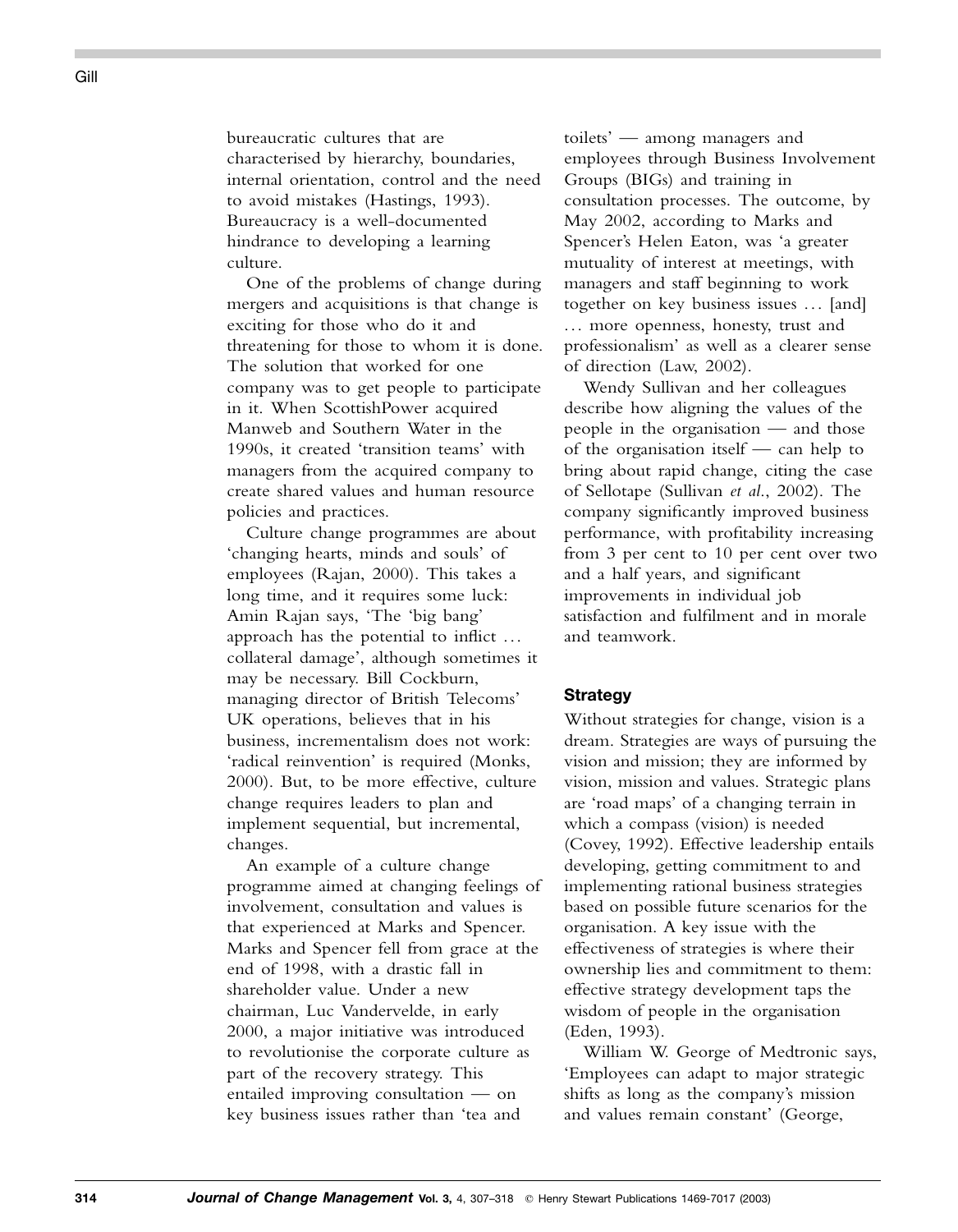2001). This is an important factor in maintaining trust in top management. Medtronic is 'completely reinvented' every five years in terms of its business strategies. For example, between 1989 and 1994, the company was transformed from a pacemaker company into a broader cardiovascular business, with revolutionary new therapies during the following five years, and with further innovations likely over the next five to ten years reflecting its 'Vision 2010'.

Meanwhile, mission and values have remained, and will remain, constant. Innovation and change require structural flexibility, but with the stability to deliver products and services on time. Peters (1993) calls this 'permanent flexibility'. It is well established in the management literature that structure must serve strategy, not the converse. An example of how structures have changed is the introduction of short-term, high-performance teams, superseding permanent functional or departmental teams and cross-functional teams. They come together for a specific purpose and, on achieving it, disband. The consequences are roles that frequently change and temporary and varied leadership roles.

An effective strategy for change entails creating a guiding coalition — putting together a group of people with enough power to lead the change — and getting it to work together as an effective team (Kotter, 1995a). Kotter also emphasises the need to use every method possible to communicate constantly and explain the new vision and strategy and ensure the guiding coalition models the behaviour expected of all employees.

#### **Empowerment**

Like so many aspects of leadership, empowerment is not a new idea. In the fifth century BC, Lao Tzu wrote:

'As for the best leaders, people do not notice their existence. The next best, the people honour and praise. The next, the people fear. And the next, the people hate. But when the best leader's work is done, the people say, ''We did it ourselves''.' 4

Empowerment literally is giving people power. It is about making them *able to do* what needs to be done in the change process. In practice, empowerment is giving people the knowledge, skills, opportunity, freedom, self-confidence and resources to manage themselves and be accountable. Important aspects of empowerment are stimulating people's intellects and imagination, in particular their creativity in the change process, risk taking and trust. Empowering people for action in part entails getting rid of obstacles to change, removing or changing systems or structures that undermine the vision, and encouraging risk taking, new ideas and innovative activities (Kotter, 1995b).

Bennis (1999) suggests that a 'shrinking' world with increasing technological and political complexity offers fewer and fewer arenas for effective top-down leadership. The key to real change, he says, is empowered teams. The need for rapid response and innovation has created a culture of 'intrapreneurship' in many companies. Innovation has become the province of *all* employees, not just those in the product development department. Encouraging intrapreneurship is an example of empowerment.

General Electric successfully underwent extensive restructuring in the 1980s under chairman and CEO Jack Welch, to build a network of interrelated businesses with the aim of capturing top market-share positions in their respective industries. The change process included 'Work-Out', a way in which employees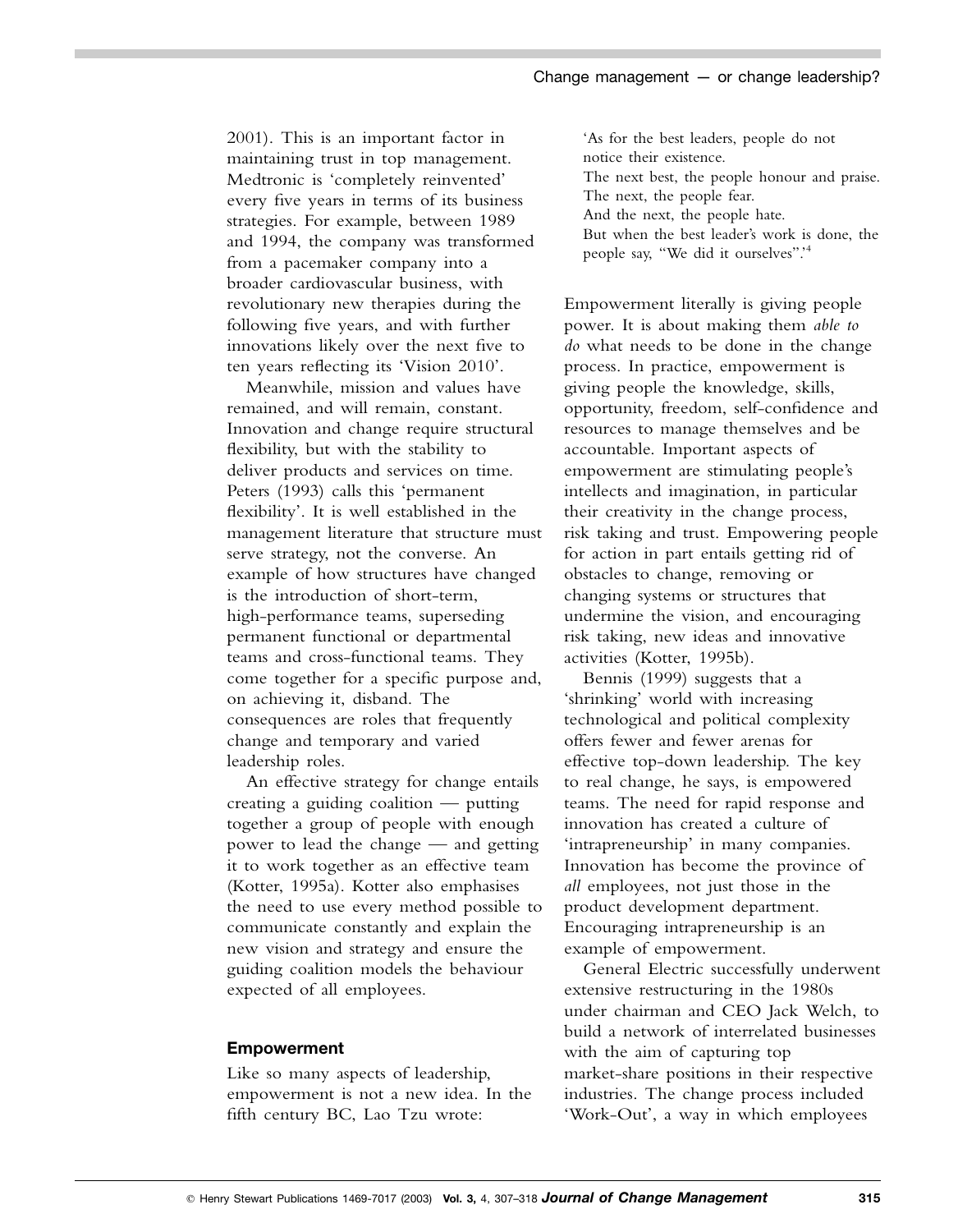could participate in teams in the process, and 'Town Hall Meetings' with all employees to strengthen dialogue and understanding in respect of the change process and the new roles and work habits that were needed. Managers had previously been appraised solely on their ability to manage in a 'command-and-control' culture. Now, however, they were required to meet ownership, stewardship and entrepreneurial goals. Performance expectations and rewards were therefore realigned. As a result, GE strengthened its position in several global markets and greatly increased its market value.

Empowerment is also about involving people in the change process. People are much more inclined to support what they help to create (and they resist what is forced on them). Myers (1993) writes:

'Study after study finds that when workers have more control — when they can help define their own goals ... and when they participate in decision making — their job satisfaction rises.'

Tom Cannon describes how organisations have responded to the challenge of change (Cannon, 2000). They have created flatter structures with more empowered employees who are trusted more, expected to conform to shared values and encouraged to be more entrepreneurial and innovative. They have introduced flexible learning programmes to enhance competencies in initiating and achieving successful change.

#### **Motivation and inspiration**

Effective leaders motivate and inspire people to want to do what needs to be done. In any change process, the change champions — leaders — must be credible. Credibility comes from

perceptions of honesty and competence in leaders and from their ability to inspire, say Kouzes and Posner (2002). Motivation and inspiration arise from alignment of organisational goals with individuals' needs, wants, values, interests and aspirations and from the use of positive and appealing language.

Motivation also arises from short-term wins. Gaining short-term wins entails planning and creating visible improvements during the change process. It also entails visibly recognising and rewarding people who made the wins possible (Kotter, 1995a).

Positive and appealing language is characterised by framing the message and crafting one's rhetoric. Framing the message, Conger (1999) says, is 'connecting your message with the needs, interests and feelings of those whose commitment you need' and, thereby, Goodwin (1998) says, 'making people feel they have a stake in common problems'. Examples of framing language are:

- linking the message with the benefits for everybody involved
- reflecting their values and beliefs
- talking in their language
- matching body language with words
- moving from 'I' statements to 'we' statements
- making positive comparisons of their situation with that of others
- expressing confidence in people's ability to achieve.

Rhetorical crafting of language consists of giving examples, citing quotations, reciting slogans, varying one's speaking rhythm, using familiar images, metaphors and analogies to make the message vivid (Martin Luther King's allusion to 'the jangling discords of our nation' comes to mind), waxing lyrical and using repetition.

Gill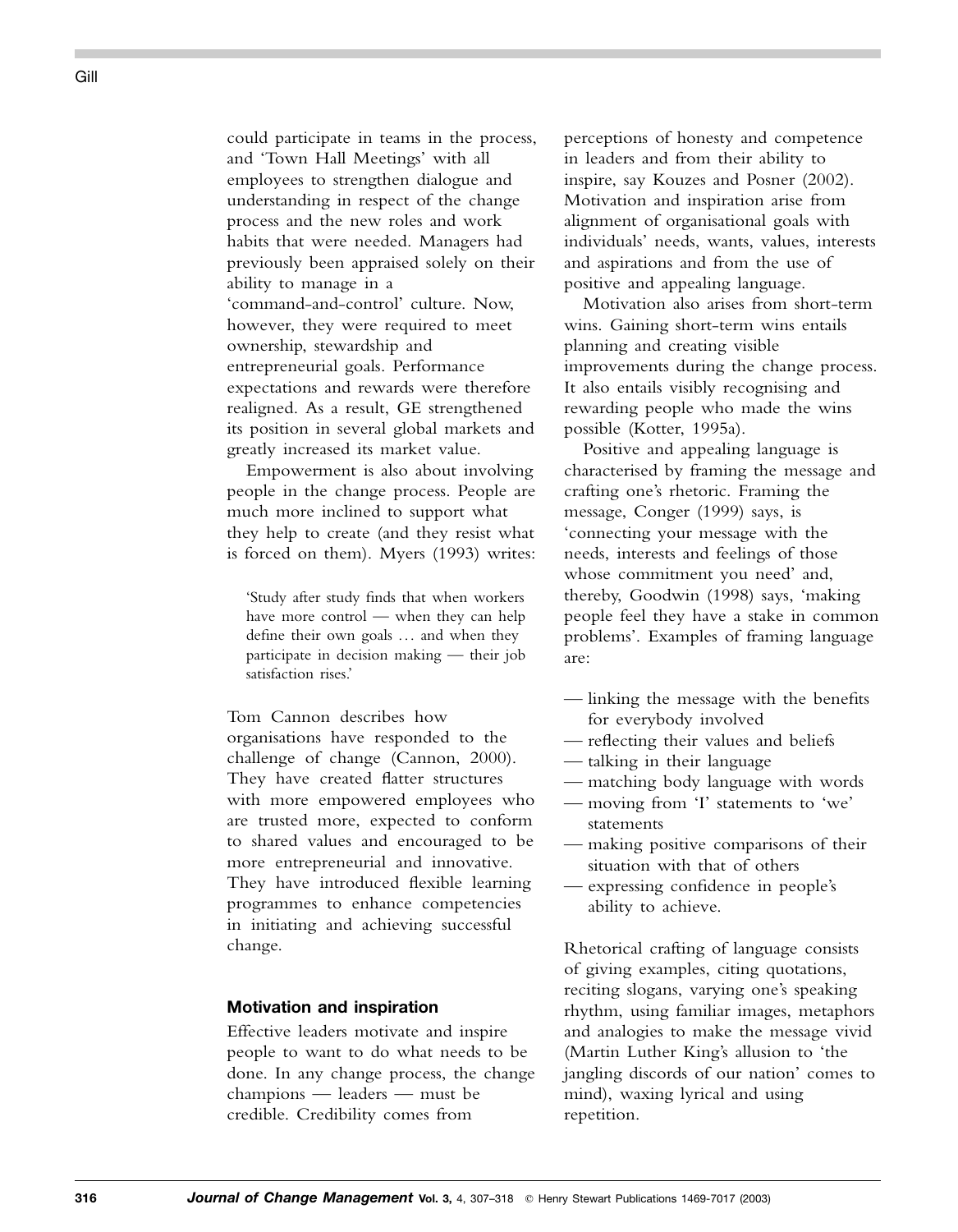#### **APPLYING THE LEADERSHIP MODEL**

This integrative model of leadership has been successfully applied in leadership development programmes in several organisations concerned with change: a manufacturing company, a private mental healthcare company, a public sector defence agency, the top management teams of two universities, a youth charity, and an insurance and emergency assistance company.

Former US president Harry S. Truman is on record as saying: 'Men make history and not the other way round. In periods where there is no leadership, society stands still. Progress occurs when courageous, skilful leaders seize the opportunity to change things for the better.' <sup>5</sup> Change requires good management, but above all it requires effective leadership.

#### **NOTES**

- 1. Niccolo` Machiavelli (1469–1527) *The Prince*, translated from the Italian by Hill Thompson, Collector's Edition, 1980, The Easton Press, Norwalk, CT, 55.
- 2. Roger Gill, *Defining Leadership*, Sage Publications, London, in preparation.
- 3. The Bible, Proverbs, 29: 18.
- 4. Lao Tzu (*c*. 500BC) *The Way of Lao Tzu*, Number 17.
- 5. Quoted by Dana Hield Whitson and Douglas K. Clark (2002) 'Management Audits: Passé, or a Useful Quality Improvement Tool?', *Public Management*, 84(4), 6.

#### **REFERENCES**

- American Management Association (1994) *Survey on Change Management*, AMA, New York.
- Baum, J. R., Locke, E. A. and Kirkpatrick, S. A. (1998) 'A Longitudinal Study of the Relation of Vision and Vision Communication to Venture Growth in Entrepreneurial Firms', *Journal of Applied Psychology*, 83(1), 43–54.
- Bennis, W. (1999) 'The End of Leadership:

Exemplary Leadership is Impossible Without Full Inclusion, Initiatives, and Cooperation of Followers', *Organizational Dynamics*, 27, July, 71.

- Bennis, W. and Goldsmith, J. (1997) *Learning to Lead*, Nicholas Brealey, London.
- Cannon, T. (2000) 'Leadership in the New Economy', paper presented at The National Leadership Conference, 'Leaders and Managers: Fit for the Future', The Royal Military Academy, Sandhurst, 24th May.
- Collins, J. and Porras, J. (1998) *Built to Last*, Random House, London.
- Conger, J. (1999) 'The New Age of Persuasion', *Leader to Leader*, Spring, 37–44.
- Covey, S. (1992) *Principle-centered Leadership*, Simon & Schuster, London.

Deetz, S. A., Tracy, S. J. and Simpson, J. L. (2000) *Leading Organizations Through Transition*, Sage, Thousand Oaks, CA.

Dess, G. G. and Picken, J. C. (2000) 'Changing Roles: Leadership in the 21st Century', *Organizational Dynamics*, 28(3), 18–34.

- Drucker, P. F. (1999) 'Managing Oneself', *Harvard Business Review*, March–April, 65–74.
- Dubrin, A. J. (2001) *Leadership: Research Findings, Practice, and Skills*, 3rd edn, Houghton Mifflin, Boston, MA, 76.
- Eden, C. (1993) 'Strategy Development and Implementation: Cognitive Mapping for Group Support' in Hendry, J. Johnson, G. and Newton, J. (eds) *Strategic Thinking: Leadership and the Management of Change*, John Wiley, Chichester.
- George, W. W. (2001) 'Keynote Address, Academy of Management Annual Conference, Washington, DC, August', in *Academy of Management Executive*, 15(4), 39–47.
- Gill, R. (2001) *Essays on Leadership*, The Leadership Trust Foundation, Ross-on-Wye.

Gill, R. (2002) 'Towards an Integrative Theory of Leadership', paper presented at the Workshop on Leadership Research, European Institute for Advanced Studies in Management, Oxford, 16th–17th December.

Gill, R., Levine, N. and Pitt, D. C. (1998) 'Leadership and Organizations for the New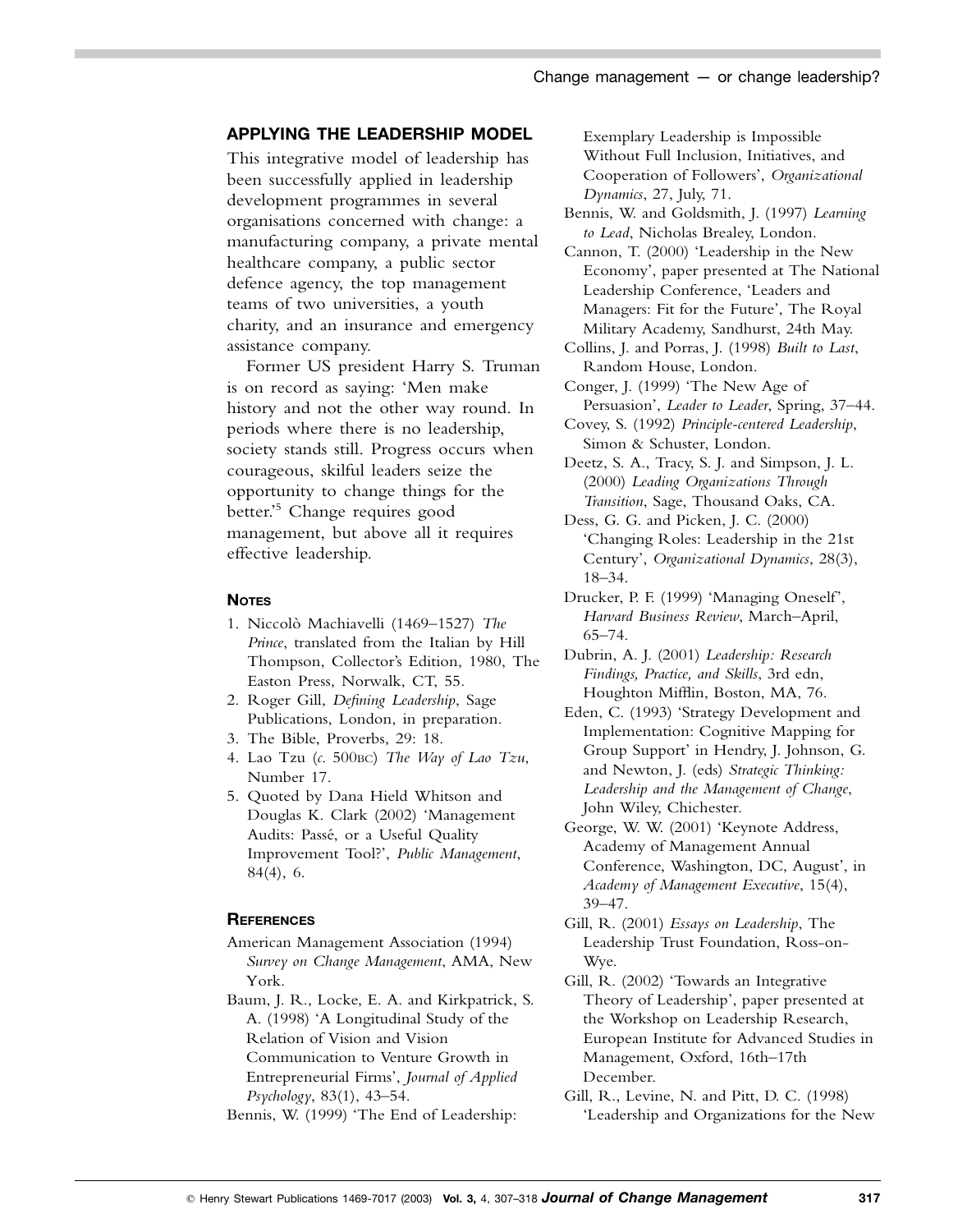- Millennium', *The Journal of Leadership Studies*, 5(4), 46–59.
- Goodwin, D. K. (1998) 'Lessons of Presidential Leadership', *Leader to Leader*, 9, 23–30.
- Harvey-Jones, J. (1988) *Making It Happen*, HarperCollins, London.
- Hastings, C. (1993) *The New Organization*, IBM/McGraw-Hill, London.
- Heifetz, R. A. and Laurie, D. L. (1997) 'The Work of Leadership', *Harvard Business Review*, January–February, 75(1), 124–134.
- Hooper, A. and Potter, J. (2000) *Intelligent Leadership*, Random House, London.
- Jackson, S. (2001) *Leadership and Change Management: Leading Change*, Cranfield University Royal Military College of Science, Shrivenham.
- Kakabadse, A. (2002) 'Management Teams Need to Pull Together', *Professional Manager*, September, 37.
- Kets de Vries, M. (2000) 'Beyond Sloan: Trust is at the Core of Corporate Values', Mastering Management, *Financial Times*, 2nd October.
- Kotter, J. P. (1990a) 'What Leaders Really Do', *Harvard Business Review*, May–June, 156–167.
- Kotter, J. P. (1990b) *A Force for Change: How Leadership Differs from Management*, Free Press, New York.
- Kotter, J. P. (1995a) 'Leading Change', *Harvard Business Review*, March–April.
- Kotter, J. P. (1995b) *The New Rules: How to Succeed in Today's Post-Corporate World*, Free Press, New York.
- Kotter, J. P. (1997) 'Leading by Vision and Strategy', *Executive Excellence*, October, 15–16.
- Kouzes, J. M. and Posner, B. Z. (2002) *The Leadership Challenge*, 3rd edn, Jossey-Bass, San Francisco, CA.
- Kubr, M. (1996) *Management Consulting: A Guide to the Profession*, 3rd (revised) edn, International Labour Office, Geneva.
- Law, S. (2002) 'Getting Involved in Culture Change at M&S', *Professional Management*, May, 24–25.
- Mayo, A. (2002) 'Forever Change', *Training Journal*, June, 40.
- McLagan, P. (2002) 'Change Leadership Today', *Training & Development*, 56(11), 26–31.
- Monks, J. (2000) 'Engaging the Workforce During Change', paper presented at The National Leadership Conference, 'Leaders and Managers: Fit for the Future', The Royal Military Academy, Sandhurst, 24th May.
- Mulligan, J. and Barber, P., quoted in Sadler, P. (1998) *Management Consultancy: A Handbook of Best Practice*, Kogan Page, London.
- Myers, D. G. (1993) *The Pursuit of Happiness*, The Aquarian Press, London.
- Nixon, B. (2002) 'Responding Positively to the Big Issues', *Professional Consultancy*, 4, April, 24–26.
- O'Toole, J. (1995) *Leading Change: Overcoming the Ideology of Comfort and the Tyranny of Custom*, Jossey-Bass, San Francisco, CA.
- Performance Improvement Unit (2001) *Strengthening Leadership in the Public Sector*, Research Study by the PIY, Cabinet Office, UK Government,

www.cabinet-office.gov.uk/innovation/ leadershipreport.

- Peters, T. (1993) *Liberation Management*, Macmillan, London.
- Rajan, A. (2000) *How Can Leaders Achieve Successful Culture Change?*, Centre for Research in Employment & Technology in Europe, Tonbridge, Kent.
- Sadler, P. (1997) *Leadership*, Kogan Page, London.
- Senge, P. (1990) *The Fifth Discipline*, Doubleday, New York.
- Sullivan, W., Sullivan, R. and Bufton, B. (2002) 'Aligning Individual and Organisational Values to Support Change', *Journal of Change Management*, 2(3), 247–254.
- Waugh, P. and Morris, N. (2002) 'Ministers Warn Blair that Labour Lacks Core Values', *The Independent*, 9th March.
- Whittington, R., Pettigrew, A., Peck, S., Fenton, E. and Conyon, M. (1999) 'Change and Complementarities in the New Competitive Landscape: A European Panel Study, 1992–1996', *Organization Science*, 10(5).
- World Economic Forum (2000) *Creating the Organizational Capacity for Renewal*, Booz Allen & Hamilton/World Economic Forum, New York.